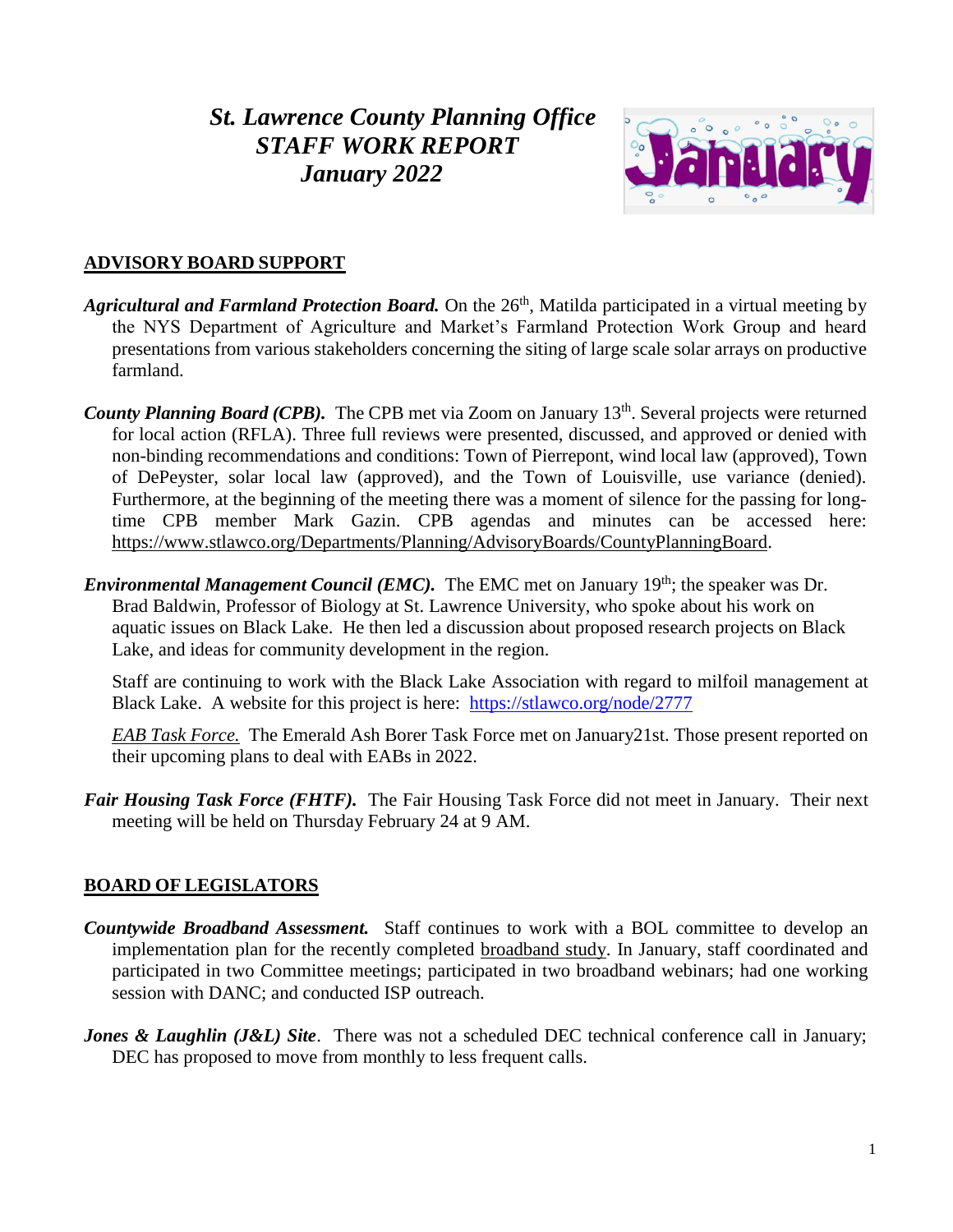### **COMMUNITY / ECONOMIC DEVELOPMENT**

- *Community Development Block Grants (CDBG).* The Planning Office administers four open grants: the 23<sup>rd</sup> round of the Direct Homeownership Assistance Program; the third round of its Countywide Housing Rehabilitation Program (CHRP 3); the recently-funded SLC-CARES award to conduct housing rehabilitation for populations vulnerable to COVID-1; and the even more-recently awarded fourth round of the Countywide Housing Rehabilitation program (CHRP 4).
- *Lead Hazard Abatement Program*. This \$1 million award from the US Department of Housing and Urban Development (HUD) is providing lead-based paint stabilization, or abatement assistance, to low- and moderate-income households throughout the county. By the end of January, the Planning Office reports that 12 units have been completed, and 6 units are in process.
- Canton Housing Task Force. On the 7<sup>th</sup>, Matilda participated in a virtual meeting coordinated by the Town and the Village of Canton to continue discussions about the limited availability of affordable housing, and limited availability of turn-key market rate housing, and to create a housing strategy.
- *Recreation.* Staff are actively following a handful of organizations and attending webinars that address developing recreational assets in rural communities.

## **GEOGRAPHIC INFORMATION SYSTEM**

*Board of Elections (BOE).* Staff is assisting the BOE with a project to update election district boundaries to comply with the new legislative districts.

### *County Enterprise GIS*.

- <https://gis.stlawco.org/portal/home/index.html>
- GIS Web App: Proposed Solar sites in the County: [https://gis.stlawco.org/portal/apps/View/index.html?appid=6f3d7fb0923448ed90c3385eb0f8a87](https://gis.stlawco.org/portal/apps/View/index.html?appid=6f3d7fb0923448ed90c3385eb0f8a872)2
- GIS Web Map: 2021 Septic Repair Program Waterbodies with 250' Buffer: <https://gis.stlawco.org/portal/home/webmap/viewer.html?webmap=d8a8b0c7e637400a9c269323b7670a19>
- *COVID-19 Mapping.* Since March 31, 2020, Dakota and Matilda have prepared daily maps for the County's Public Health Department to track positive, active, and regional cases of COVID-19. Lisa Cicciarelli from the Real Property Office joined the rotation at the end of December, and all three were assisted by Jace Briggs with the streamlining of daily mapping procedures. Many thanks to Lisa and Jace for their assistance with this responsibility.
- *Emergency Management Services.* Staff continue to provide GIS assistance to this department as their GIS workflows evolve. In partnership with SLC Real Property, Staff is assisting with the publication of an address dataset that will be frequently updated and easily accessible for County GIS users.

*SLC IDA.* Staff is assisting with a project to move and process GIS data from a consultant to the IDA.